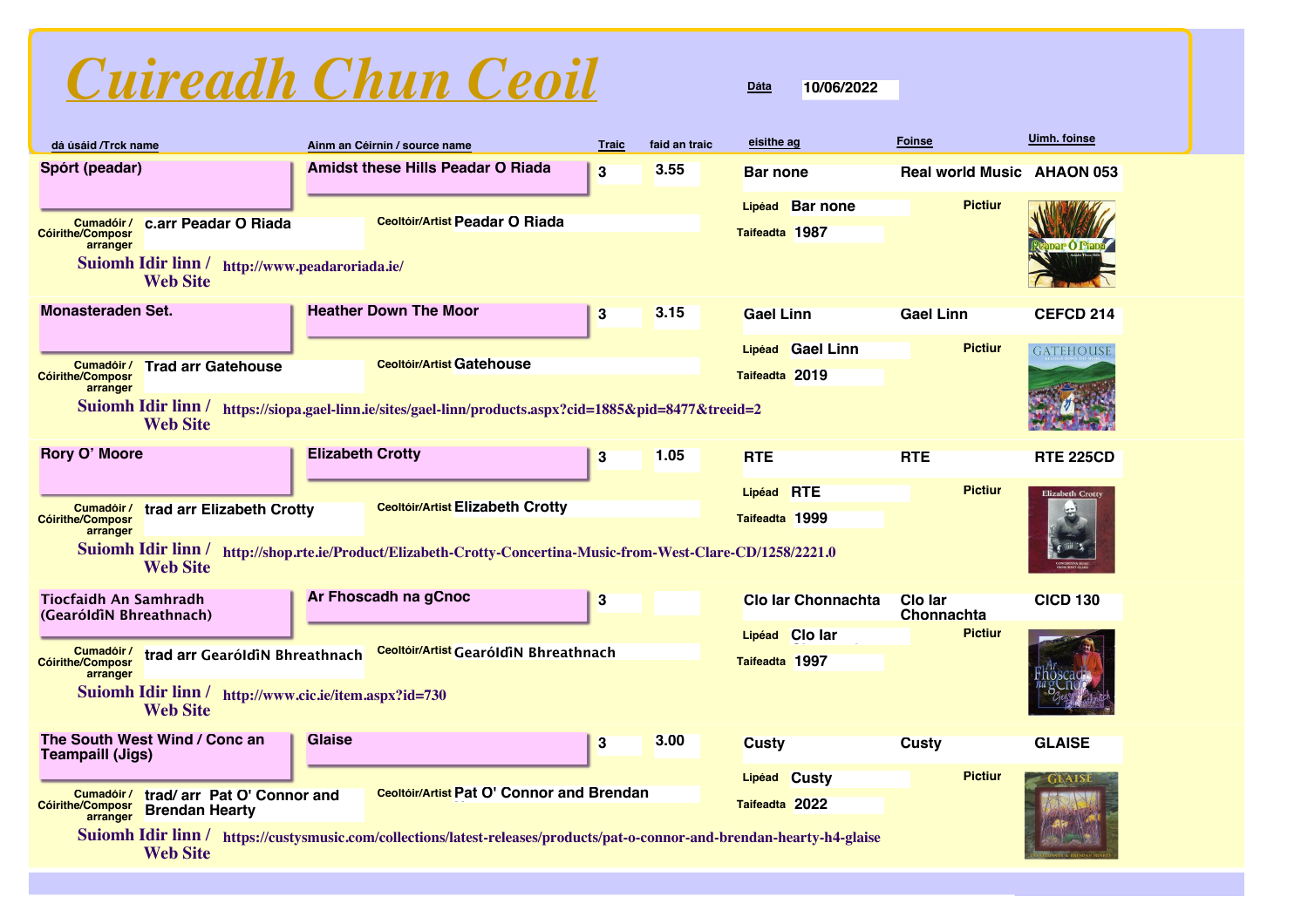

| dá úsáid /Trck name                                                                                       |                                                                         |               | Ainm an Céirnín / source name                                                                                             | <b>Traic</b> | faid an traic | eisithe ag                     | <b>Foinse</b>    |                | <b>Uimh. foinse</b> |
|-----------------------------------------------------------------------------------------------------------|-------------------------------------------------------------------------|---------------|---------------------------------------------------------------------------------------------------------------------------|--------------|---------------|--------------------------------|------------------|----------------|---------------------|
| An Clár Bog Deal (Air)                                                                                    |                                                                         | <b>Glaise</b> |                                                                                                                           | $\bf{3}$     | 1.18          | <b>Custy</b>                   | <b>Custy</b>     |                | <b>GLAISE</b>       |
| Cumadóir /<br><b>Cóirithe/Composr</b>                                                                     | trad/ arr Pat O' Connor and<br><b>Brendan Hearty</b>                    |               | Ceoltóir/Artist Pat O' Connor and Brendan                                                                                 |              |               | Lipéad Custy<br>Taifeadta 2022 |                  | <b>Pictiur</b> | <b>GLAIS</b>        |
| arranger                                                                                                  | <b>Web Site</b>                                                         |               | Suiomh Idir linn / https://custysmusic.com/collections/latest-releases/products/pat-o-connor-and-brendan-hearty-h4-glaise |              |               |                                |                  |                |                     |
| Slide (Slides)                                                                                            | <b>Junior Crehan's/ Scattery Island</b>                                 | <b>Glaise</b> |                                                                                                                           | 3            | 3.39          | <b>Custy</b>                   | Custy            |                | <b>GLAISE</b>       |
| Cumadóir /                                                                                                | trad/ arr Pat O' Connor and                                             |               | Ceoltóir/Artist Pat O' Connor and Brendan                                                                                 |              |               | Lipéad Custy                   |                  | <b>Pictiur</b> | GLAIS               |
| <b>Cóirithe/Composr</b><br>arranger                                                                       | <b>Brendan Hearty</b>                                                   |               |                                                                                                                           |              |               | Taifeadta 2022                 |                  |                |                     |
|                                                                                                           | <b>Web Site</b>                                                         |               | Suiomh Idir linn / https://custysmusic.com/collections/latest-releases/products/pat-o-connor-and-brendan-hearty-h4-glaise |              |               |                                |                  |                |                     |
| John Kelly's/ John Kelly's                                                                                | <b>Concertina Reel/The Mountain</b>                                     | <b>Glaise</b> |                                                                                                                           | 3            | 3.07          | <b>Custy</b>                   | Custy            |                | <b>GLAISE</b>       |
| Lark (Reels)                                                                                              |                                                                         |               |                                                                                                                           |              |               | Lipéad Custy                   |                  | <b>Pictiur</b> | GLAIS               |
| Cumadóir /<br>trad/ arr Pat O' Connor and<br><b>Cóirithe/Composr</b><br><b>Brendan Hearty</b><br>arranger |                                                                         |               | <b>Ceoltóir/Artist Pat O' Connor and Brendan</b>                                                                          |              |               | Taifeadta 2022                 |                  |                |                     |
|                                                                                                           | <b>Web Site</b>                                                         |               | Suiomh Idir linn / https://custysmusic.com/collections/latest-releases/products/pat-o-connor-and-brendan-hearty-h4-glaise |              |               |                                |                  |                |                     |
| The Repeal of the Union/<br><b>Anderson's (Reels)</b>                                                     |                                                                         | <b>Glaise</b> |                                                                                                                           | $\bf{3}$     | 2.27          | <b>Custy</b>                   | <b>Custy</b>     |                | <b>GLAISE</b>       |
|                                                                                                           |                                                                         |               | Ceoltóir/Artist Pat O' Connor and Brendan                                                                                 |              |               | Lipéad Custy                   |                  | <b>Pictiur</b> |                     |
| Cumadóir /<br><b>Cóirithe/Composr</b><br>arranger                                                         | trad/ arr Pat O' Connor and<br><b>Brendan Hearty</b>                    |               |                                                                                                                           |              |               | Taifeadta 2022                 |                  |                |                     |
|                                                                                                           | <b>Web Site</b>                                                         |               | Suiomh Idir linn / https://custysmusic.com/collections/latest-releases/products/pat-o-connor-and-brendan-hearty-h4-glaise |              |               |                                |                  |                |                     |
| Cu-cu-in                                                                                                  | (Iarla O Lionáird)                                                      |               | larla O Lionáird / Invisible fields                                                                                       | $\bf{3}$     | 4.41          | <b>RealWorld</b>               | <b>RealWorld</b> |                | <b>CDRW 126</b>     |
|                                                                                                           |                                                                         |               | Ceoltóir/Artist trad. arr.larla O Lionáird                                                                                |              |               | Lipéad RealWorld               |                  | <b>Pictiur</b> |                     |
| Cumadóir /<br><b>Cóirithe/Composr</b><br>arranger                                                         | larla O Lionáird                                                        |               |                                                                                                                           |              |               | Taifeadta 2005                 |                  |                |                     |
|                                                                                                           | Suiomh Idir linn / http://www.myspace.com/iarlamusic<br><b>Web Site</b> |               |                                                                                                                           |              |               |                                |                  |                |                     |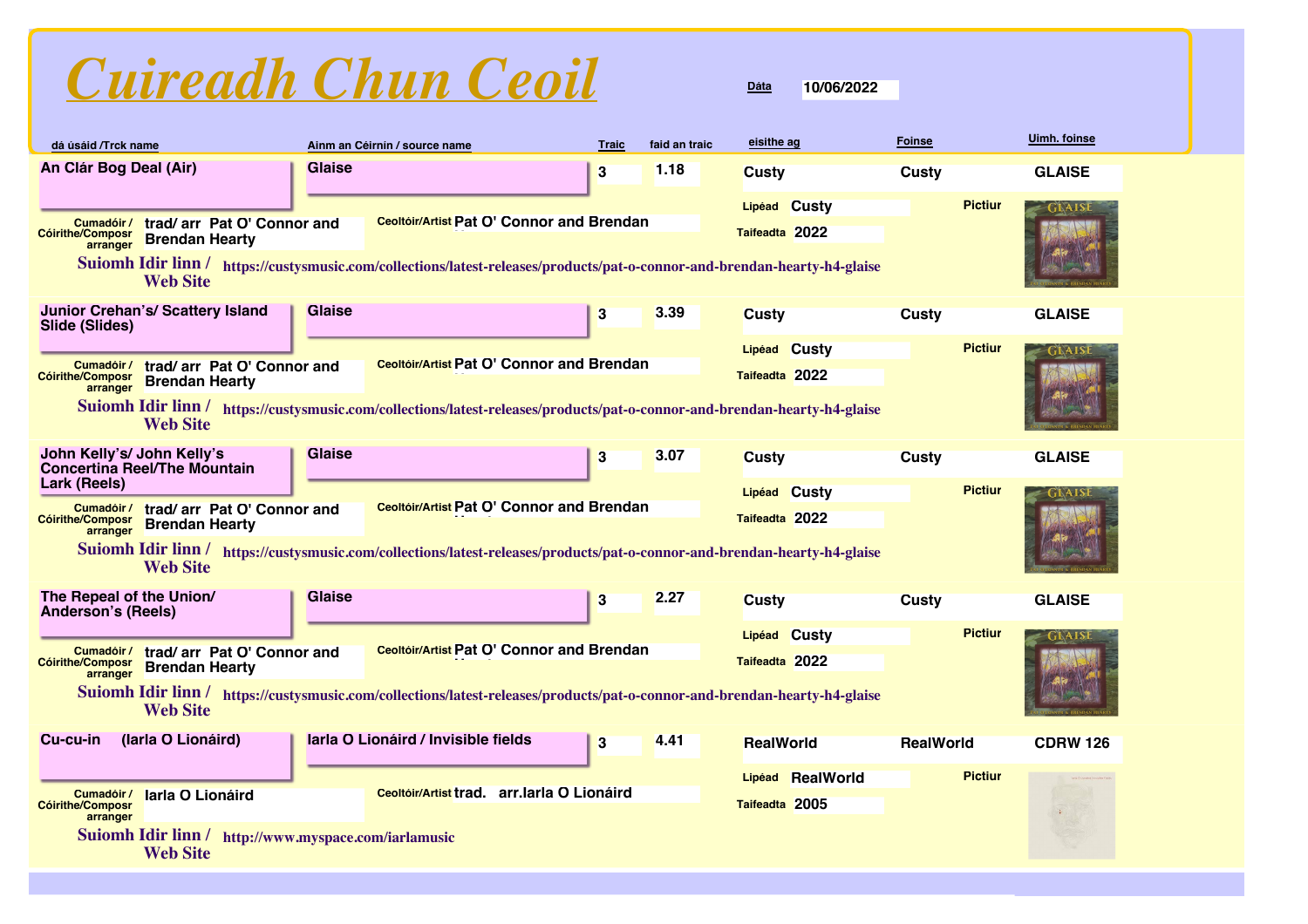| dá úsáid /Trck name                               |                                                                          | Ainm an Céirnín / source name                                                                          | <b>Traic</b>     | faid an traic | eisithe ag                             | <b>Foinse</b>              | Uimh. foinse          |
|---------------------------------------------------|--------------------------------------------------------------------------|--------------------------------------------------------------------------------------------------------|------------------|---------------|----------------------------------------|----------------------------|-----------------------|
| On The Edge.                                      |                                                                          | <b>Heather Down The Moor</b>                                                                           | $\bf{3}$         | 4.29          | <b>Gael Linn</b>                       | <b>Gael Linn</b>           | <b>CEFCD 214</b>      |
|                                                   |                                                                          |                                                                                                        |                  |               | Lipéad Gael Linn                       | <b>Pictiur</b>             | <b>GATEHOUSE</b>      |
| Cumadóir /<br><b>Cóirithe/Composr</b><br>arranger | <b>Trad arr Gatehouse</b>                                                | <b>Ceoltóir/Artist Gatehouse</b>                                                                       |                  |               | Taifeadta 2019                         |                            |                       |
|                                                   | <b>Web Site</b>                                                          | Suiomh Idir linn / https://siopa.gael-linn.ie/sites/gael-linn/products.aspx?cid=1885&pid=8477&treeid=2 |                  |               |                                        |                            |                       |
| Finn)                                             | The Lark In The Clear Air (Joe                                           | <b>The Piper Calls The Tune</b>                                                                        | $\bf{3}$         | 2.35          | <b>Joe Finn Records</b>                | <b>Joe Finn Records</b>    | <b>B001RG79S</b><br>2 |
|                                                   |                                                                          |                                                                                                        |                  |               | Lipéad Joe Finn                        | <b>Pictiur</b>             |                       |
| Cumadóir /<br><b>Cóirithe/Composr</b>             | <b>Trad arr Joe Finn</b>                                                 | <b>Ceoltóir/Artist Joe Finn</b>                                                                        |                  |               | Taifeadta 2009                         |                            |                       |
| arranger                                          | <b>Web Site</b>                                                          | Suiomh Idir linn / https://www.amazon.com/Piper-Calls-Tune-Joe-Finn/dp/B001RG79S2                      |                  |               |                                        |                            |                       |
| <b>Rakes Of Kildare</b>                           | Jigs: Do You Want Anymore / The                                          | <b>The Piper Calls The Tune</b>                                                                        | 3                | 3.15          | <b>Joe Finn Records</b>                | Joe Finn Records B001RG79S | 2                     |
|                                                   |                                                                          |                                                                                                        |                  |               | Lipéad Joe Finn                        | <b>Pictiur</b>             |                       |
| Cumadóir /<br><b>Cóirithe/Composr</b>             | <b>Trad arr Joe Finn</b>                                                 | <b>Ceoltóir/Artist Joe Finn</b>                                                                        |                  |               | Taifeadta 2009                         |                            |                       |
| arranger                                          | <b>Web Site</b>                                                          | Suiomh Idir linn / https://www.amazon.com/Piper-Calls-Tune-Joe-Finn/dp/B001RG79S2                      |                  |               |                                        |                            |                       |
| <b>Bhreathnach</b> )                              | Buachaill Deas Óg (GearóldiN                                             | Ar Fhoscadh na gCnoc                                                                                   | 3                |               | <b>Clo Iar Chonnachta</b>              | Clo lar<br>Chonnachta      | <b>CICD 130</b>       |
|                                                   |                                                                          |                                                                                                        |                  |               | Lipéad Clo lar                         | <b>Pictiur</b>             |                       |
| Cumadóir /<br><b>Cóirithe/Composr</b><br>arranger | trad arr GearóldiN Bhreathnach                                           | Ceoltóir/Artist GearóldiN Bhreathnach                                                                  |                  |               | Taifeadta 1997                         |                            |                       |
|                                                   | Suiomh Idir linn / http://www.cic.ie/item.aspx?id=730<br><b>Web Site</b> |                                                                                                        |                  |               |                                        |                            |                       |
| Boys of the Lough / Trip to<br><b>Birmingham</b>  |                                                                          | <b>Quarehawk</b> Michael Walsh                                                                         | $\boldsymbol{3}$ | 2.33          | <b>Michael Walsh</b>                   | <b>Michael Walsh</b>       | MPWQH001              |
| Cumadóir /<br><b>Cóirithe/Composr</b>             | trad arr Michael Walsh                                                   | <b>Ceoltóir/Artist Michael Walsh</b>                                                                   |                  |               | Lipéad Michael Walsh<br>Taifeadta 2019 | <b>Pictiur</b>             |                       |
| arranger                                          | Suiomh Idir linn / https://www.michaelwalshmusic.com/<br><b>Web Site</b> |                                                                                                        |                  |               |                                        |                            |                       |

**Web Site**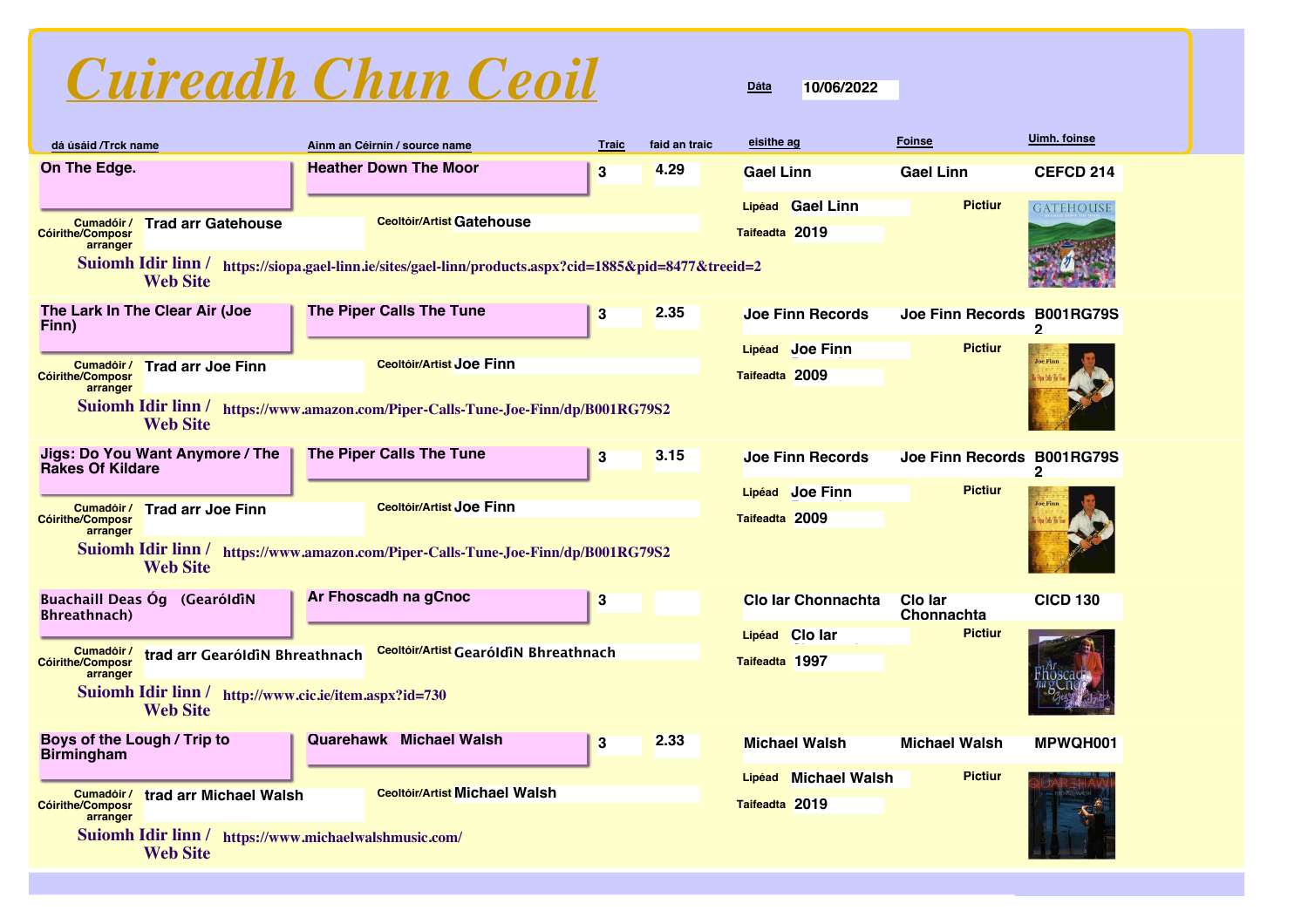|  | Cuireadh Chun Ceoil |  |  |
|--|---------------------|--|--|
|--|---------------------|--|--|

| dá úsáid /Trck name                               |                                                                             |                         | Ainm an Céirnín / source name                                                                                  | <b>Traic</b> | faid an traic | eisithe ag     |                       | <b>Foinse</b>        | Uimh. foinse              |
|---------------------------------------------------|-----------------------------------------------------------------------------|-------------------------|----------------------------------------------------------------------------------------------------------------|--------------|---------------|----------------|-----------------------|----------------------|---------------------------|
|                                                   | Paddy's Return / Trip to Athlone                                            |                         | <b>Quarehawk</b> Michael Walsh                                                                                 | 3            | 2.20          |                | <b>Michael Walsh</b>  | <b>Michael Walsh</b> | MPWQH001                  |
|                                                   |                                                                             |                         |                                                                                                                |              |               | Lipéad         | <b>Michael Walsh</b>  | <b>Pictiur</b>       |                           |
| Cumadóir /<br><b>Cóirithe/Composr</b><br>arranger | trad arr Michael Walsh                                                      |                         | <b>Ceoltóir/Artist Michael Walsh</b>                                                                           |              |               | Taifeadta 2019 |                       |                      |                           |
|                                                   | Suiomh Idir linn / https://www.michaelwalshmusic.com/<br><b>Web Site</b>    |                         |                                                                                                                |              |               |                |                       |                      |                           |
| <b>Chilean Horsemen</b>                           |                                                                             |                         | I Can Hear You Calling                                                                                         | 3            | 2.25          |                | <b>Anna Falkenau</b>  | <b>Anna Falkenau</b> | <b>SM1701</b>             |
|                                                   |                                                                             |                         |                                                                                                                |              |               |                | Lipéad Anna Falkenau  | <b>Pictiur</b>       | Lena Ullman Anna Falkenau |
| Cumadóir /<br><b>Cóirithe/Composr</b>             | Lena Ullman, Anna Falkenau                                                  |                         | Ceoltóir/Artist Lena Ullman, Anna Falkenau                                                                     |              |               | Taifeadta 2017 |                       |                      |                           |
| arranger                                          | <b>Suiomh Idir linn /</b><br><b>Web Site</b>                                |                         | http://www.annafalkenau.com/Home.html                                                                          |              |               |                |                       |                      | I Can Hear You Calling    |
| <b>Waiting for Anna</b>                           |                                                                             |                         | I Can Hear You Calling                                                                                         | 3            | 4.48          |                | <b>Anna Falkenau</b>  | <b>Anna Falkenau</b> | <b>SM1701</b>             |
|                                                   |                                                                             |                         |                                                                                                                |              |               |                | Lipéad Anna Falkenau  | <b>Pictiur</b>       |                           |
| Cumadóir /<br><b>Cóirithe/Composr</b>             | Lena Ullman, Anna Falkenau                                                  |                         | Ceoltóir/Artist Lena Ullman, Anna Falkenau                                                                     |              |               | Taifeadta 2017 |                       |                      | Lena Ullman Anna Falkenau |
| arranger                                          |                                                                             |                         |                                                                                                                |              |               |                |                       |                      |                           |
|                                                   | Suiomh Idir linn / http://www.annafalkenau.com/Home.html<br><b>Web Site</b> |                         |                                                                                                                |              |               |                |                       |                      | I Can Hear You Calling    |
|                                                   | The Dublin Reel (Elizabeth Crotty)                                          | <b>Elizabeth Crotty</b> |                                                                                                                | $\bf{3}$     | 1.47          | <b>RTE</b>     |                       | <b>RTE</b>           | <b>RTE 225CD</b>          |
|                                                   |                                                                             |                         |                                                                                                                |              |               | Lipéad         | <b>RTE</b>            | <b>Pictiur</b>       | <b>Elizabeth Crotty</b>   |
| Cumadóir /<br><b>Cóirithe/Composr</b>             | trad arr Elizabeth Crotty                                                   |                         | <b>Ceoltóir/Artist Elizabeth Crotty</b>                                                                        |              |               | Taifeadta 1999 |                       |                      |                           |
| arranger                                          |                                                                             |                         | Suiomh Idir linn / http://shop.rte.ie/Product/Elizabeth-Crotty-Concertina-Music-from-West-Clare-CD/1258/2221.0 |              |               |                |                       |                      | <b>C WILL S</b>           |
|                                                   | <b>Web Site</b>                                                             |                         |                                                                                                                |              |               |                |                       |                      |                           |
|                                                   | Táimse im' Chodhladh.- O Riada/<br><b>Coir Chuil Aodha/Ceol fhoireann</b>   |                         | <b>Cartlann an Draighin</b>                                                                                    | $\bf{3}$     | 5.05          |                | <b>Peadar O Riada</b> | <b>IMRO</b>          | <b>IMRO</b>               |
|                                                   |                                                                             |                         |                                                                                                                |              |               |                | Lipéad Peadar O Riada | <b>Pictiur</b>       | "Mo Ghille Mea            |
| Cumadóir /<br><b>Cóirithe/Composr</b><br>arranger | <b>Peadar O Riada</b>                                                       |                         | Ceoltóir/Artist Peadar O Riada, Cór Cúil Aodha,                                                                |              |               | Taifeadta 2016 |                       |                      |                           |
|                                                   | <b>Suiomh Idir linn /</b>                                                   |                         |                                                                                                                |              |               |                |                       |                      |                           |
|                                                   | <b>Web Site</b>                                                             |                         |                                                                                                                |              |               |                |                       |                      |                           |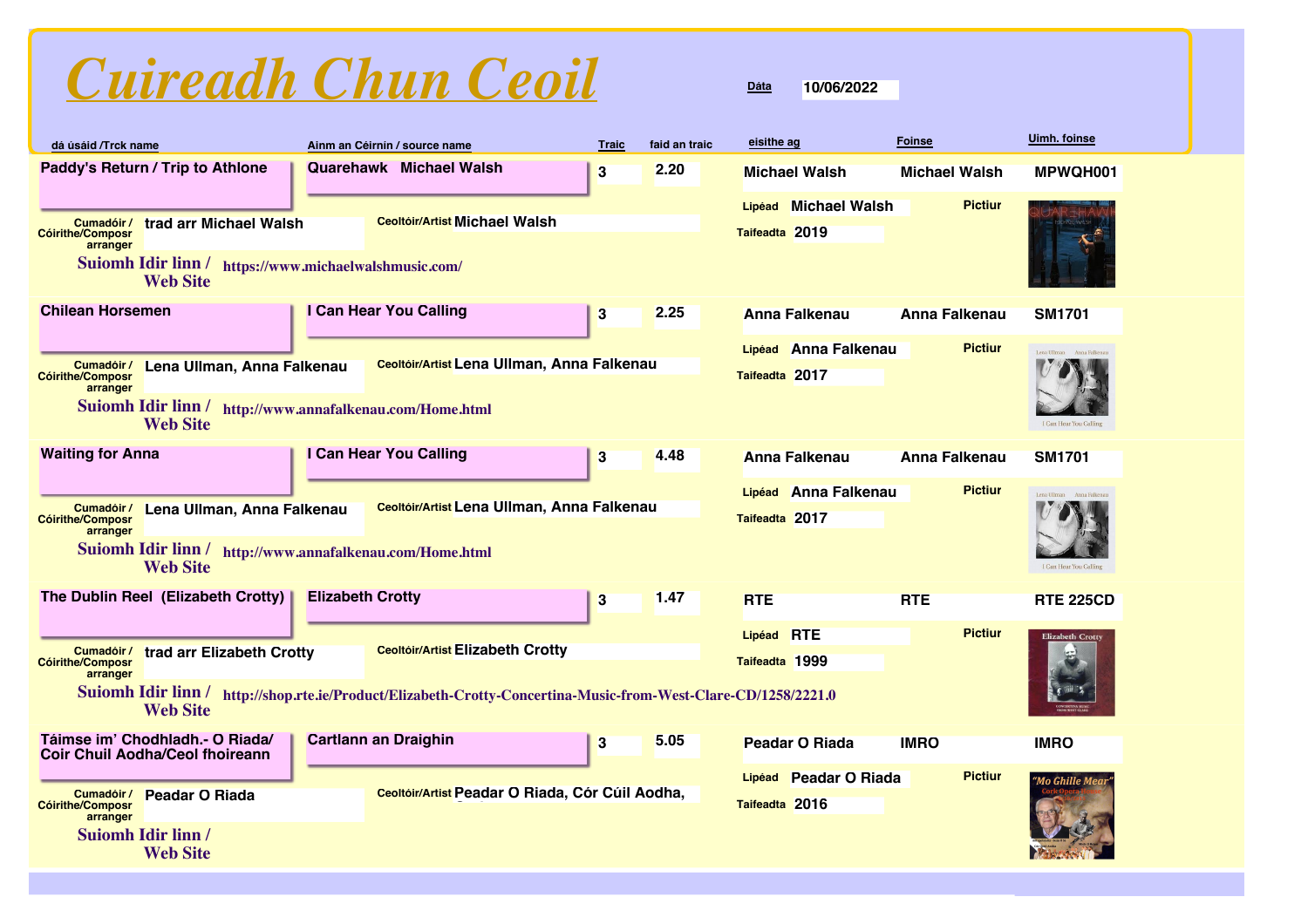

| dá úsáid /Trck name                               |                                                                          |                         | Ainm an Céirnín / source name                                                                                  | <b>Traic</b> | faid an traic | eisithe ag         | <b>Foinse</b>         | Uimh. foinse            |
|---------------------------------------------------|--------------------------------------------------------------------------|-------------------------|----------------------------------------------------------------------------------------------------------------|--------------|---------------|--------------------|-----------------------|-------------------------|
|                                                   | The Sligo Maid / The Copper Plate                                        | <b>Elizabeth Crotty</b> |                                                                                                                | 3            | 2.27          | <b>RTE</b>         | <b>RTE</b>            | <b>RTE 225CD</b>        |
|                                                   |                                                                          |                         |                                                                                                                |              |               | Lipéad RTE         | <b>Pictiur</b>        | <b>Elizabeth Crotty</b> |
| Cumadóir /<br><b>Cóirithe/Composr</b><br>arranger | trad arr Elizabeth Crotty                                                |                         | <b>Ceoltóir/Artist Elizabeth Crotty</b>                                                                        |              |               | Taifeadta 1999     |                       |                         |
|                                                   | <b>Web Site</b>                                                          |                         | Suiomh Idir linn / http://shop.rte.ie/Product/Elizabeth-Crotty-Concertina-Music-from-West-Clare-CD/1258/2221.0 |              |               |                    |                       |                         |
| <b>Morning Star</b>                               | Touch me if you dare and the                                             | <b>Elizabeth Crotty</b> |                                                                                                                | 3            | 2.06          | <b>RTE</b>         | <b>RTE</b>            | <b>RTE 225CD</b>        |
|                                                   |                                                                          |                         |                                                                                                                |              |               | Lipéad RTE         | <b>Pictiur</b>        | <b>Elizabeth Crotty</b> |
| Cumadóir /<br><b>Cóirithe/Composr</b>             | trad arr Elizabeth Crotty                                                |                         | Ceoltóir/Artist Elizabeth Crotty/ Paddy Canny                                                                  |              |               | Taifeadta 1999     |                       |                         |
| arranger                                          | <b>Web Site</b>                                                          |                         | Suiomh Idir linn / http://shop.rte.ie/Product/Elizabeth-Crotty-Concertina-Music-from-West-Clare-CD/1258/2221.0 |              |               |                    |                       |                         |
|                                                   | An Seanduine Dóite (GearóldiN                                            |                         | Ar Fhoscadh na gCnoc                                                                                           | $\bf{3}$     |               | Clo Iar Chonnachta | Clo lar<br>Chonnachta | <b>CICD 130</b>         |
| <b>Bhreathnach</b> )                              |                                                                          |                         |                                                                                                                |              |               | Lipéad Clo lar     | <b>Pictiur</b>        |                         |
| Cumadóir /<br><b>Cóirithe/Composr</b>             | trad arr GearóldiN Bhreathnach                                           |                         | Ceoltóir/Artist GearóldiN Bhreathnach                                                                          |              |               | Taifeadta 1997     |                       |                         |
| arranger                                          | Suiomh Idir linn / http://www.cic.ie/item.aspx?id=730<br><b>Web Site</b> |                         |                                                                                                                |              |               |                    |                       |                         |
| Doyle's (polka)                                   |                                                                          |                         | <b>Johnny O'Leary Music for the Set</b>                                                                        | 3            | 2.25          | <b>Ossian</b>      | <b>Ossian</b>         | <b>OSSCD 25</b>         |
|                                                   |                                                                          |                         |                                                                                                                |              |               | Lipéad Ossian      | <b>Pictiur</b>        |                         |
| Cumadóir /<br><b>Cóirithe/Composr</b>             | <b>Trad arr Johnny O Leary</b>                                           |                         | Ceoltóir/Artist Johnny O Leary                                                                                 |              |               | Taifeadta 1977     |                       |                         |
| arranger                                          | <b>Suiomh Idir linn /</b>                                                |                         |                                                                                                                |              |               |                    |                       |                         |
|                                                   | <b>Web Site</b>                                                          |                         |                                                                                                                |              |               |                    |                       |                         |
| Sweeney's (polka)                                 |                                                                          |                         | <b>Johnny O'Leary Music for the Set</b>                                                                        | $\bf{3}$     | 2.24          | <b>Ossian</b>      | <b>Ossian</b>         | <b>OSSCD 25</b>         |
|                                                   |                                                                          |                         |                                                                                                                |              |               | Lipéad Ossian      | <b>Pictiur</b>        |                         |
| Cumadóir /<br><b>Cóirithe/Composr</b><br>arranger | <b>Trad arr Johnny O Leary</b>                                           |                         | Ceoltóir/Artist Johnny O Leary                                                                                 |              |               | Taifeadta 1977     |                       |                         |
|                                                   | <b>Suiomh Idir linn /</b><br><b>Web Site</b>                             |                         |                                                                                                                |              |               |                    |                       |                         |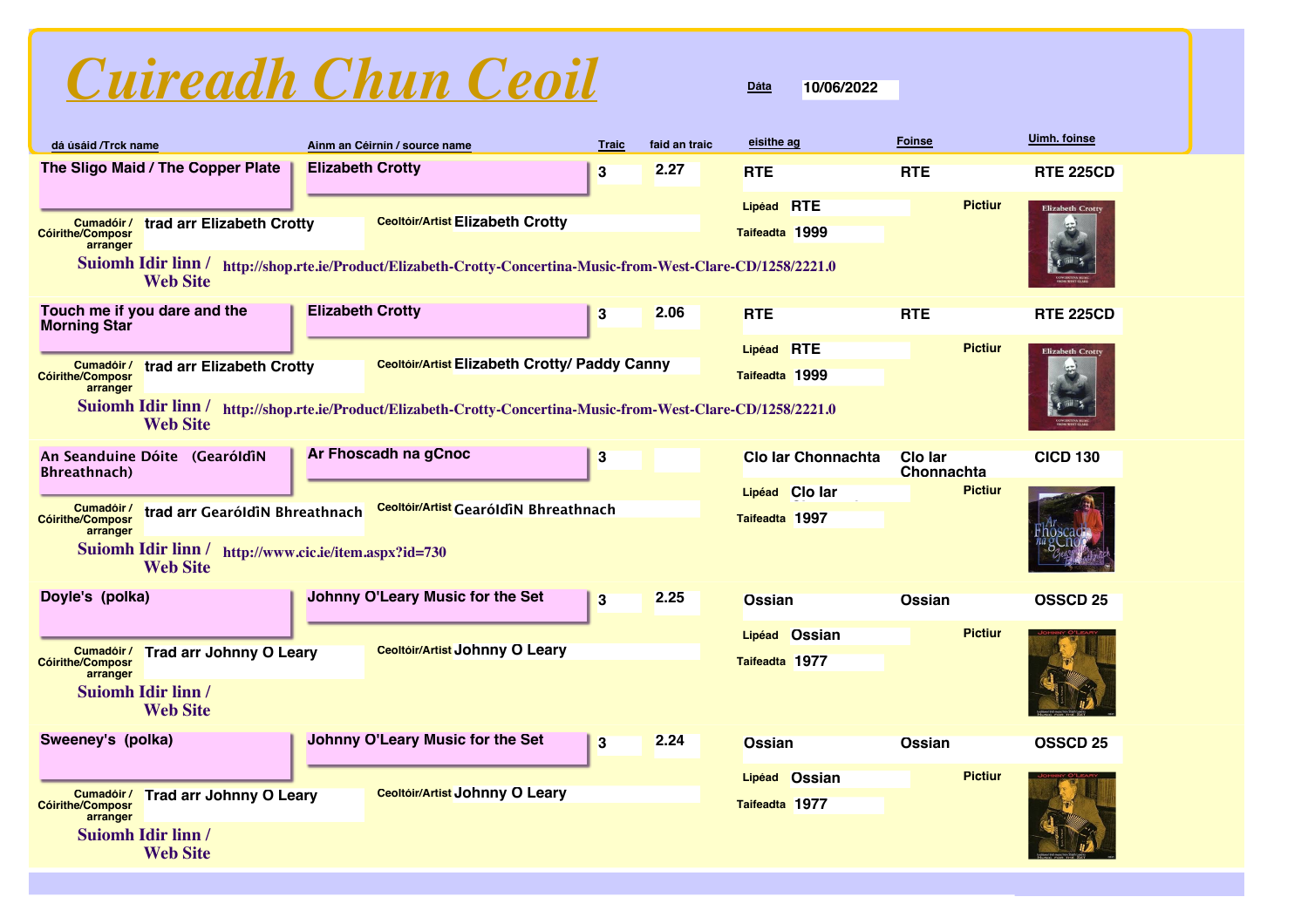| Cuireadh Chun Ceoil |  |  |
|---------------------|--|--|
|                     |  |  |

| dá úsáid /Trck name                               |                                                                                                                                                                                                                 |  | Ainm an Céirnín / source name           | <b>Traic</b> | faid an traic | eisithe ag                           | <b>Foinse</b>                | Uimh. foinse          |
|---------------------------------------------------|-----------------------------------------------------------------------------------------------------------------------------------------------------------------------------------------------------------------|--|-----------------------------------------|--------------|---------------|--------------------------------------|------------------------------|-----------------------|
| The Goat in the Green (p)                         |                                                                                                                                                                                                                 |  | <b>Johnny O'Leary Music for the Set</b> | $\bf{3}$     | 2.16          | <b>Ossian</b>                        | <b>Ossian</b>                | <b>OSSCD 25</b>       |
| Cumadóir /<br><b>Cóirithe/Composr</b><br>arranger | <b>Trad arr Johnny O Leary</b><br><b>Suiomh Idir linn/</b><br><b>Web Site</b>                                                                                                                                   |  | Ceoltóir/Artist Johnny O Leary          |              |               | Lipéad Ossian<br>Taifeadta 1977      | <b>Pictiur</b>               |                       |
| Din Tarrant's (polka)                             |                                                                                                                                                                                                                 |  | Johnny O'Leary Music for the Set        | $\bf{3}$     | 1.29          | <b>Ossian</b><br>Lipéad Ossian       | Ossian<br><b>Pictiur</b>     | <b>OSSCD 25</b>       |
| <b>Cóirithe/Composr</b><br>arranger               | Cumadóir/ Trad arr Johnny O Leary<br><b>Suiomh Idir linn/</b><br><b>Web Site</b>                                                                                                                                |  | Ceoltóir/Artist Johnny O Leary          |              |               | Taifeadta 1977                       |                              |                       |
| An Buachailin Ban (Iarla O<br>Lionáird)           |                                                                                                                                                                                                                 |  | larla O Lionáird / Invisible fields     | 3            | 5.19          | <b>RealWorld</b>                     | <b>RealWorld</b>             | <b>CDRW 126</b>       |
| Cumadóir /<br><b>Cóirithe/Composr</b><br>arranger | <b>Pictiur</b><br>RealWorld<br><b>Lipéad</b><br>arr. Iarla O Lionáird<br>Ceoltóir/Artist trad.<br>larla O Lionáird<br>Taifeadta 2005<br>Suiomh Idir linn / http://www.myspace.com/iarlamusic<br><b>Web Site</b> |  |                                         |              |               |                                      |                              |                       |
|                                                   | Major Moran's / Peg McGrath's (r)                                                                                                                                                                               |  | <b>Upon my soul James Carty</b>         | 3            | 2.38          | <b>James Carty</b>                   | <b>James Carty</b>           | <b>James</b><br>Cartv |
| Cumadóir /<br><b>Cóirithe/Composr</b><br>arranger | trad arr James Carty<br>Suiomh Idir linn / http://www.johncartymusic.com/music.asp<br><b>Web Site</b>                                                                                                           |  | <b>Ceoltóir/Artist James Carty</b>      |              |               | Lipéad James Carty<br>Taifeadta 2006 | <b>Pictiur</b>               | James Carty Soul      |
| <b>Bhreathnach</b> )                              | Cianach Corrach (GearóldiN                                                                                                                                                                                      |  | Ar Fhoscadh na gCnoc                    | $\bf{3}$     |               | <b>Clo Iar Chonnachta</b>            | <b>Clo lar</b><br>Chonnachta | <b>CICD 130</b>       |
| Cumadóir /<br><b>Cóirithe/Composr</b><br>arranger | trad arr GearóldiN Bhreathnach                                                                                                                                                                                  |  | Ceoltóir/Artist GearóldiN Bhreathnach   |              |               | Lipéad Clo lar<br>Taifeadta 1997     | <b>Pictiur</b>               |                       |
|                                                   | Suiomh Idir linn / http://www.cic.ie/item.aspx?id=730<br><b>Web Site</b>                                                                                                                                        |  |                                         |              |               |                                      |                              |                       |

**10/06/2022**

**Dáta**